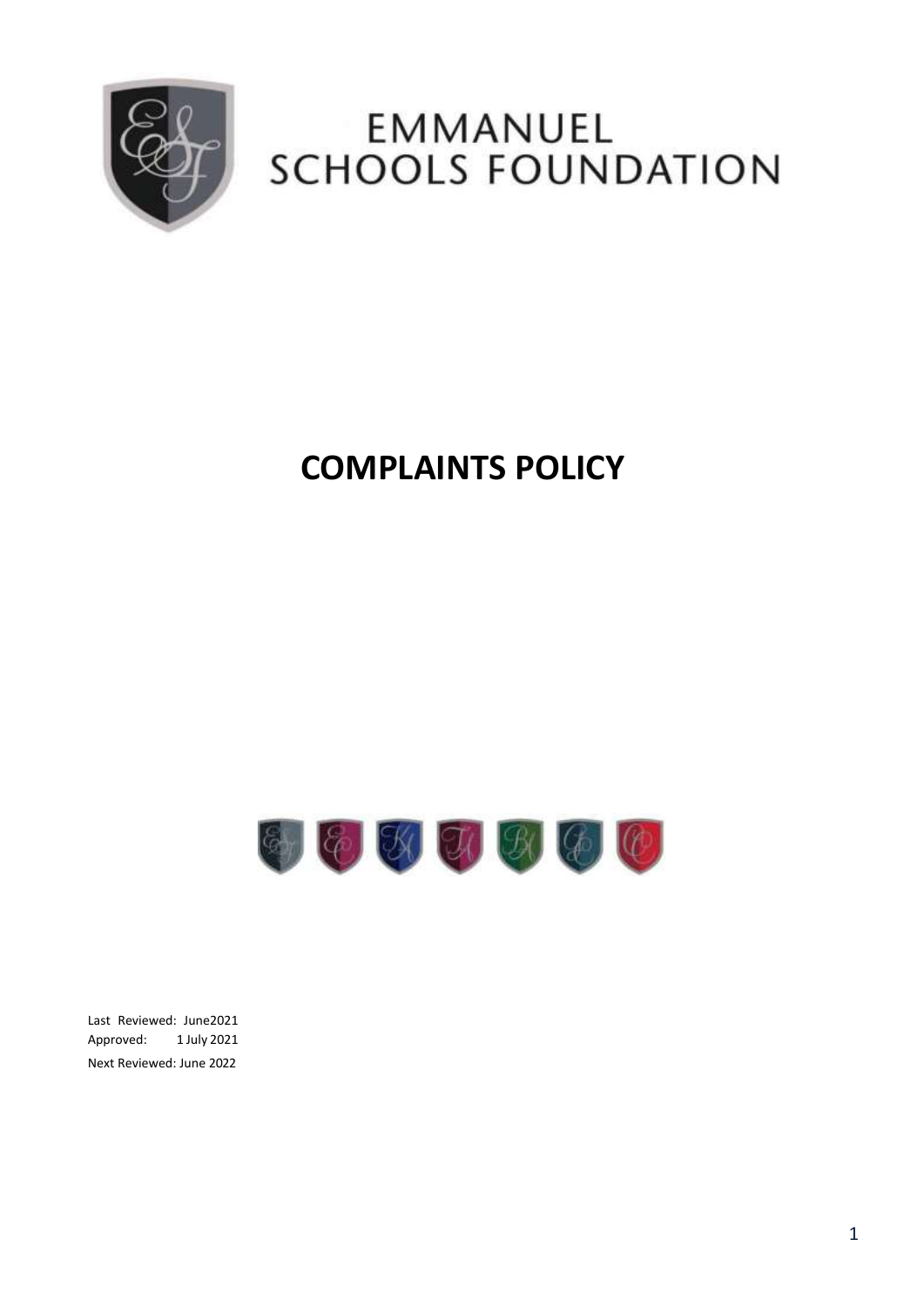## **Complaints Policy**

#### **Aims of the Policy**

This Complaints Policy applies to all concerns and complaints including those concerning the support provided to students with medical conditions. Specific policies are however in place for the following:

- Child Protection and Safeguarding Issues
- Exclusions where separate procedures apply
- Supporting Students with Medical Conditions
- Staff Grievances and Disciplinary issues

The aim of the Complaints Policy is to ensure that a concern, difficulty or complaint raised by a parent, guardian or other relevant individual is managed sympathetically, efficiently and at the appropriate level and resolved as soon as reasonably possible. Doing so is good practice, fair to those concerned and helps to promote parents' and students' confidence in each school's ability to safeguard and promote welfare. The school will try to resolve every concern, difficulty or complaint in a positive way with the aim of putting right a matter which may have gone wrong and, where necessary, reviewing the school's systems and procedures in the light of the matters raised.

Where a member of staff wishes to address a concern, difficulty or complaint in connection with their employment, they should refer to their Line Manager in the first instance and to the Grievance Policy and Procedure thereafter.

Complaints about staff conduct will be dealt with using the Trust's internal disciplinary procedures, if appropriate. Complainants will not be informed of any disciplinary action taken against a staff member because of a complaint. However, the complainant will be notified that the matter is being addressed.

The school needs to know as soon as possible if there is any cause for dissatisfaction. The school recognises that a complaint which is not resolved quickly and fairly can soon become a cause of resentment, which can be damaging to the relationship between the school and the parent and student and can also have a detrimental effect upon Emmanuel Schools Foundation's ethos and culture. Parents and students should never feel – or be made to feel – that raising a concern or complaint will adversely affect the student's future at the school or place the student at a disadvantage in any way.

#### **English Language Requirement – Immigration Act 2016**

A legitimate complaint received in respect of the above, whereby a member of the public feels that a public-facing member of staff has insufficient proficiency in English will be investigated in line with this policy. Members of staff subject to the complaint will be notified of the complaint and given an opportunity to give their own account of the incident. A complaint will be assessed against an objective assessment of the level of fluency relevant to the role in question. A complaint about a member of staff's accent, dialect, manner or tone of communication, origin or nationality will not be considered a legitimate complaint.

#### **Application**

Each school is governed by the Education (Independent School Standards) (England) Regulations 2014 (as amended) ("the Regulations"). This Complaints Policy has been formulated to comply with Schedule 1, Part 7 of the Regulations (as well as equality legislation and the rules of natural justice). In the case of any variance between the procedure outlined in this Complaints Policy and the Regulations, the procedure outlined in the Regulations will apply.

This Complaints Policy applies to all concerns and complaints of students, parents or guardians of students at the school, other than those involving child protection issues, or relating to admissions, exclusions and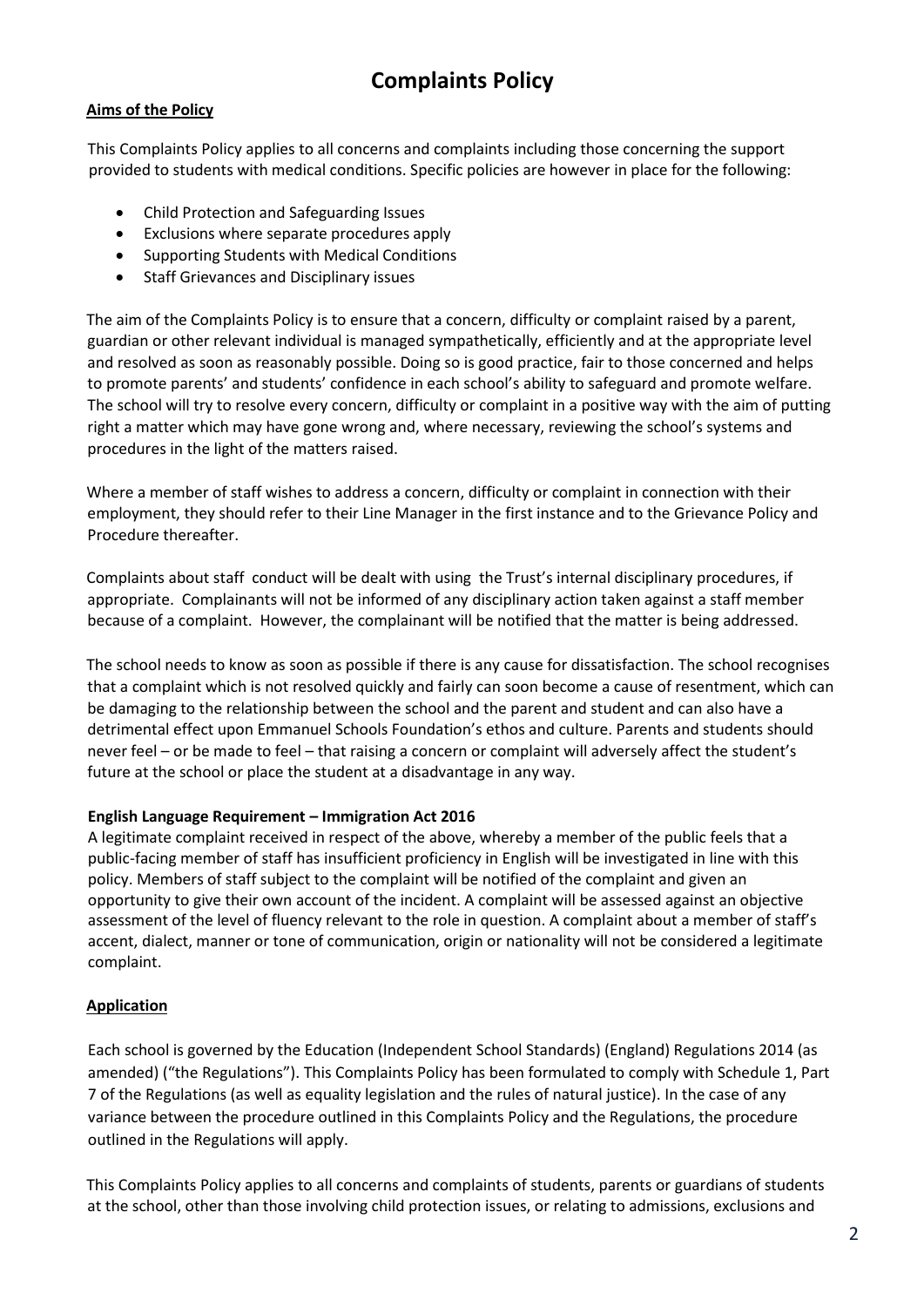SEN, for which there are separate statutory procedures. Complaints raised by parents, guardians or students about any Emmanuel Schools Foundation employee should also be raised under this procedure. Complaints raised by employees about their employment or other employees should be raised under the HR Grievance Procedure.

This Complaints Policy distinguishes between a concern or a complaint, which can usually be resolved informally, and a formal complaint which will require further investigation.

#### **The Rules of Natural Justice**

Simply put, the rules of natural justice relate to fairness. The school will ensure that concerns or complaints dealt with under this Complaints Procedure are dealt with in accordance with the following principles:

- All parties will be provided with all information and documentation pertinent to the matters raised;
- All parties will be given the opportunity to prepare and present their case and respond to the other parties involved;
- All persons investigating and making decisions in relation to the matters raised will be impartial and will do so without bias (or apparent bias) to any party involved;
- All decisions made will be made on a balanced and considered assessment of the information before him or her only;
- All decisions made will be based upon logical conclusions, and not based on mere speculation or suspicion;
- All decisions made will be supported by detailed reasons which will be disclosed to all partiesinvolved.

#### **Equality Act 2010**

The school will deal with concerns, difficulties and complaints in accordance with its duty under the Equality Act 2010 to have due regard to the need to:

- Eliminate discrimination, harassment, victimisation and other conduct prohibited by the Equality Act 2010;
- Advance equality of opportunity between those who share a relevant protected characteristic and those who do not, by having regard to the need to:
	- remove or minimise disadvantages connected to a relevant protected characteristic; and
	- take steps to meet the different needs of those sharing a relevant protected characteristic; and
	- encourage those who share a relevant protected characteristic to participate in school life and activities in which participation is disproportionately low;
- Foster good relations between those who share a relevant protected characteristic and those who do not, by having regard to the need to:
	- tackle prejudice; and
	- **•** promote understanding;

"Relevant protected characteristics" includes sex, race, disability, religion or belief, sexual orientation, gender reassignment, pregnancy and maternity and (in the case of persons who are not students) age.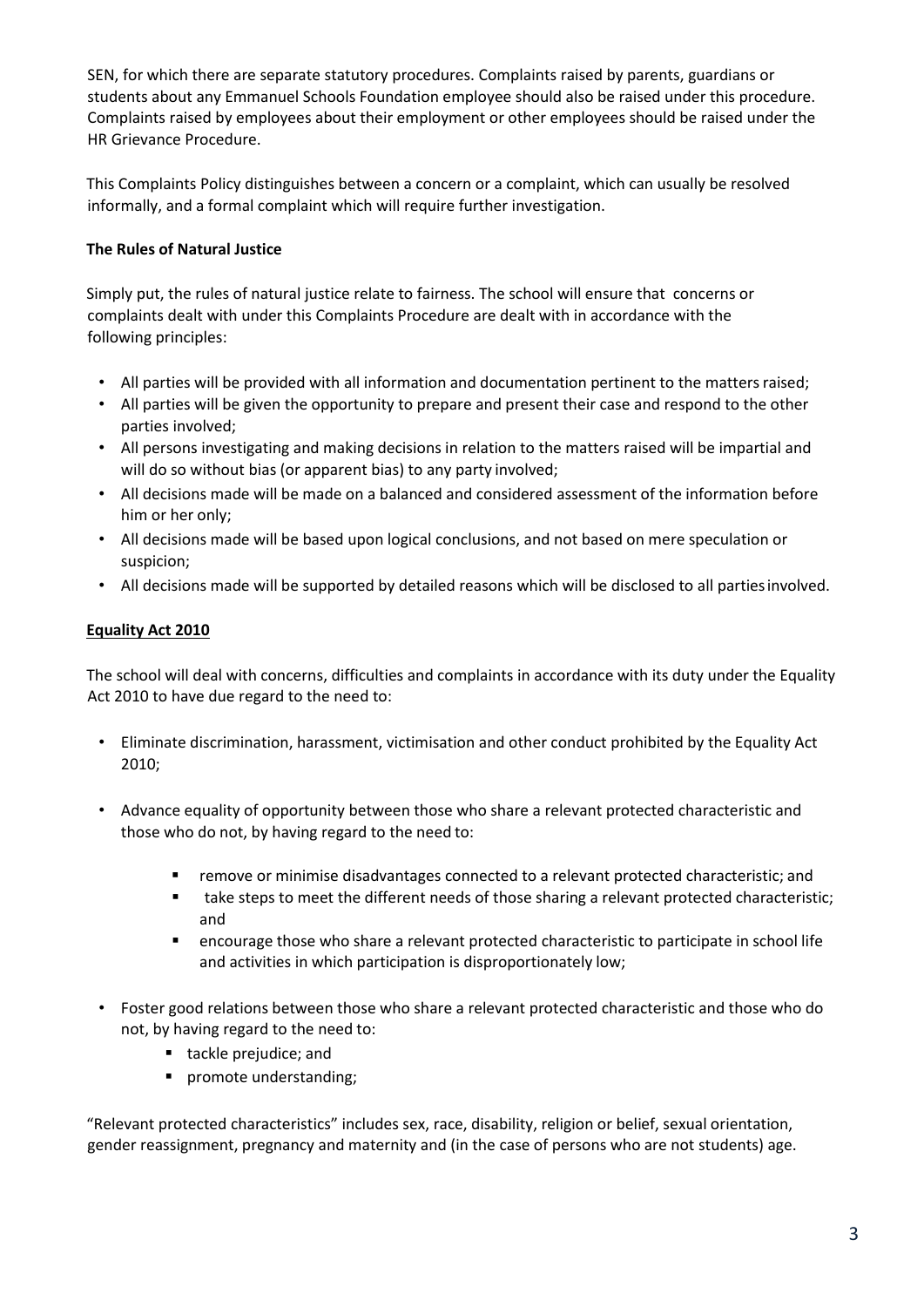In addition, the school will comply with its duty to make the following reasonable adjustments for persons with a disability:

- Where a provision, criterion or practice places a disabled person at a substantial disadvantage compared to person who is not disabled, reasonable steps must be taken to avoid that disadvantage;
- Where a disabled person would, but for the provision of an auxiliary aid, be placed at a substantial disadvantage compared with a person who is not disabled, reasonable steps must be taken to provide the auxiliary aid.

An "auxiliary aid" can be a piece of equipment or a service.

If a Complainant or other person involved in the complaints procedure requires an interpreter, a signer or any other assistance at meetings or at a Complaint Panel Hearing, they should let the school know immediately.

#### **Terms Used**

For the purpose of this Complaints Policy:-

"concern" an expression of worry or doubt over an issue considered to be important for which reassurances are sought.

"complaint" an expression of dissatisfaction however made, about actions taken or a lack of action.

"Complainant" a person making a complaint.

- "Parent" includes the natural or adoptive parent of a student, irrespective of whether they are or ever have been married, whether they are separated or divorced, whether the student lives with them, whether the father has parental responsibility for the student or whether they have contact with the student.
- A "parent" will also include a non-parent who has parental responsibility for a student, an adult nonparent with whom the student lives, and an adult who is involved in the day-to-day care of the student (for example, collecting or dropping off the student from school).
- "Guardian" includes carer and is [a person w](https://dictionary.cambridge.org/dictionary/english/person)ho has the [legal](https://dictionary.cambridge.org/dictionary/english/legal) [right a](https://dictionary.cambridge.org/dictionary/english/right)n[d responsibility o](https://dictionary.cambridge.org/dictionary/english/responsibility)f takin[g care o](https://dictionary.cambridge.org/dictionary/english/care)f the student who cannot take [care o](https://dictionary.cambridge.org/dictionary/english/care)f himself or herself.
- "student" includes a prospective or former student of the school.
- "school" means an Emmanuel Schools Foundation school.
- "school day" means a weekday during term time, when the school is open to students. The definition of "school day" excludes weekends, school holidays and bank holidays.
- "Trust" means Emmanuel Schools Foundation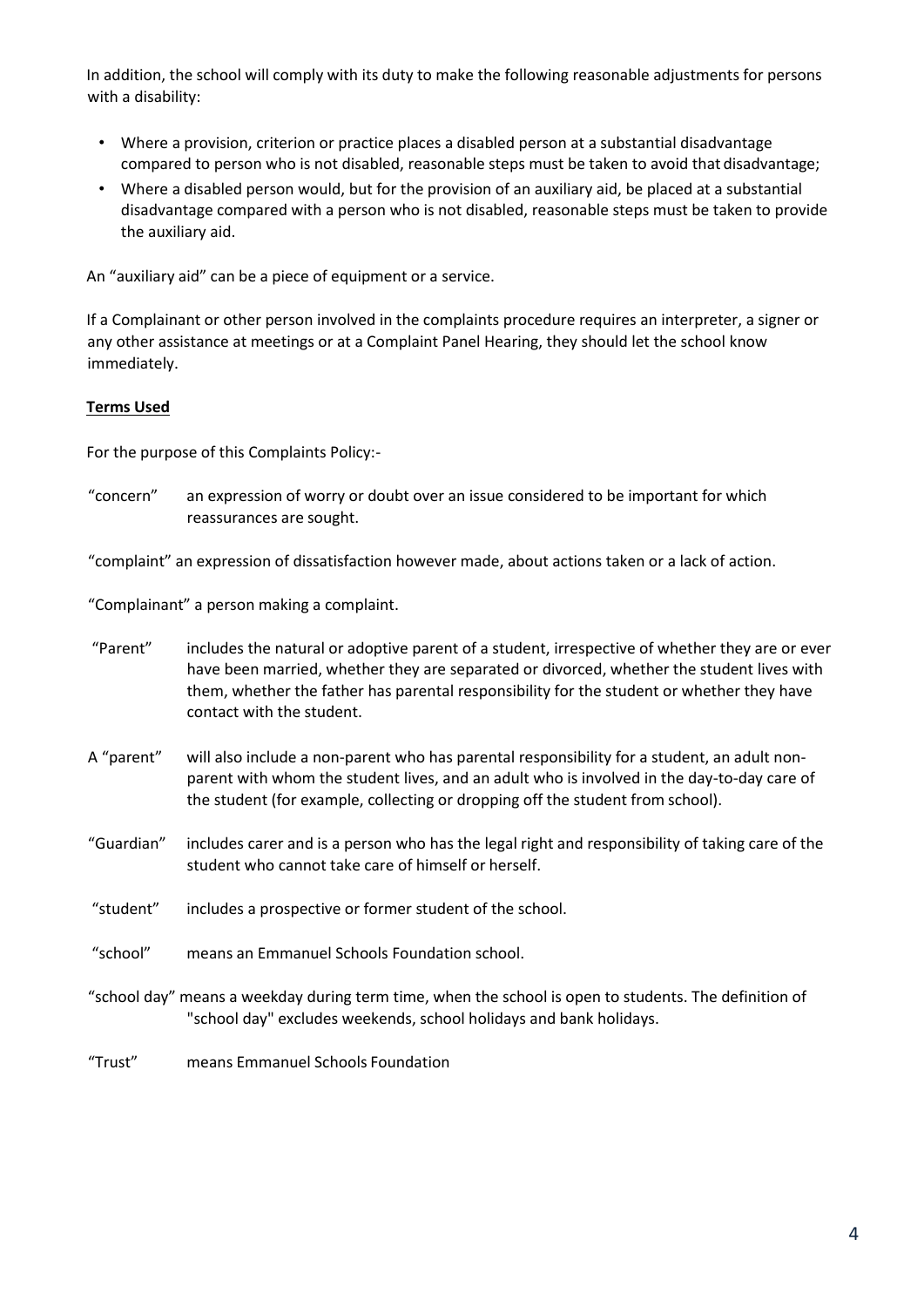#### **Procedure**

The school's complaints procedure consists of four stages:

- Stage 1 Concerns and difficulties, dealt with informally;
- Stage 2 Complaints formally investigated by the Principal (or designate);
- Stage 3 Complaints formally reviewed by the Chair of Local Governors (ordesignate);
- Stage 4 Complaint Panel Hearing.

#### **Time Limits**

The school aims to resolve concerns, difficulties and complaints in a timely manner. Time limits for each stage of the procedure are set out under each individual stage. For the avoidance of doubt, term dates are published on the school's website, and information about term dates is made available to parents and students periodically.

Although every effort will be made by the school to comply with the time limits specified under each stage of the procedure, it may not always be possible to do so, for example due to the complexity or number of matters raised, or due to the unavailability of the Complainant to attend a meeting, if offered. In all cases, where a time limit cannot be complied with, the school will write to the Complainant within the specified time limit, setting out the reasons why the time limit cannot be complied with, and confirming the new time limit which will apply.

#### **Complaints against the Principal**

If a complaint is about the conduct of the Principal, the Chair of Local Governors will investigate the complaint under **Stage 2** of this Complaints Policy instead of the Principal. The Vice-Chair, or other governor delegated by the Chair of Local Governors will review the complaint under **Stage 3** of this Complaints Policy instead of the Chair of Local Governors.

#### **Complaints against the Chair of Local Governors**

If a complaint is about the conduct of the Chair of Local Governors, the CEO of the Trust will consider the complaint under **Stage 2** of this Complaints Policy as normal, and a Trustee of the Trust delegated by the CEO of the Trust will review the complaint under **Stage 3** of this Complaints Policy.

#### **Late Complaints**

Where a complaint is submitted more than three months after the incident or event (or where the complaint relates to a series of incidents or events, more than three months from the date of the latest incident or event), the school will not investigate the complaint under this Complaints Policy unless, in the view of the person hearing the stage, there are exceptional circumstances.

Where the school decides that a complaint which was submitted late will not be investigated, the school will write to the Complainant notifying them of the decision within **5 school days** of the complaint being received.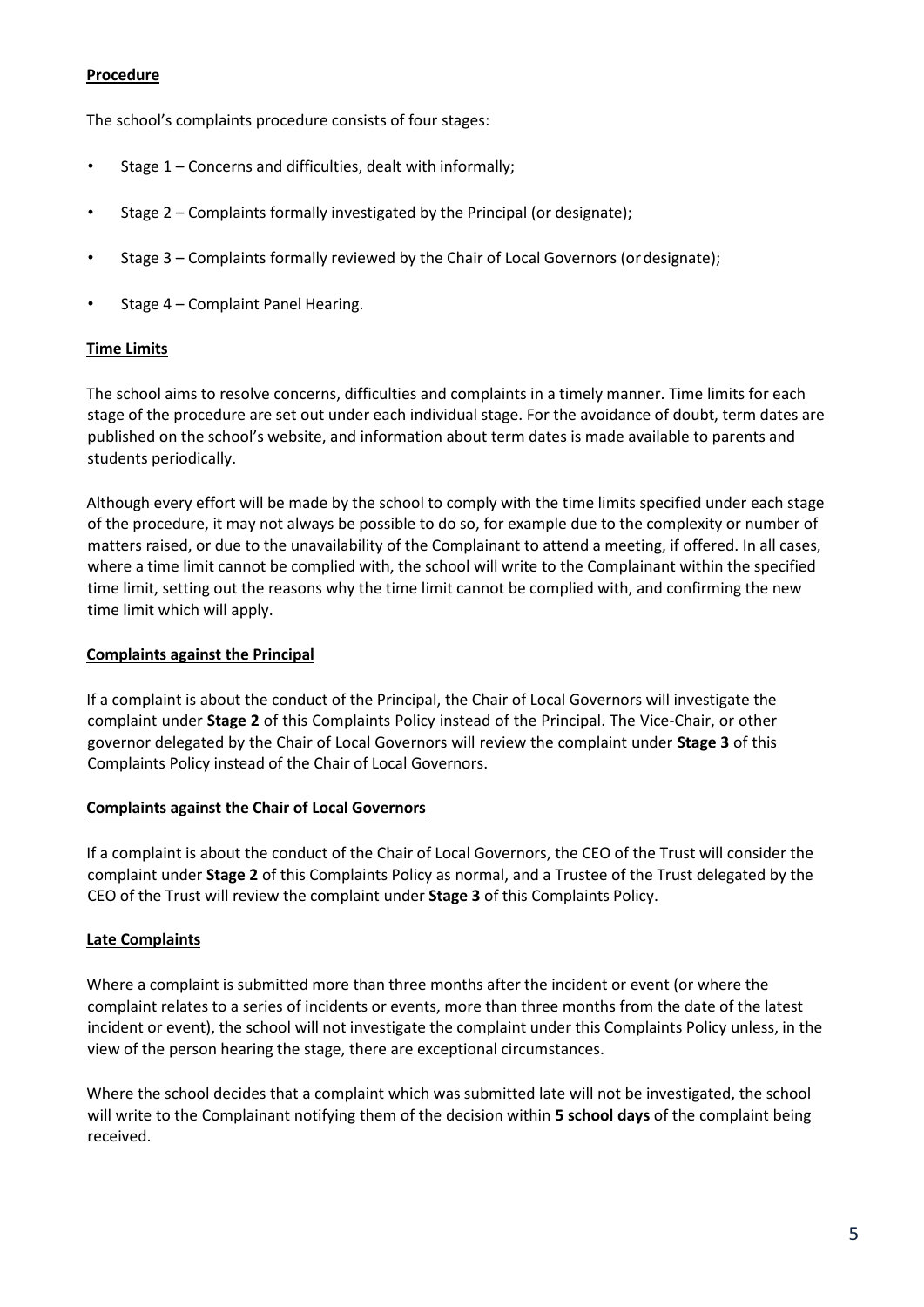If the Complainant is unhappy with the decision not to investigate a complaint which was submitted late, the Complainant may write to the Chair of Local Governors at the school asking for the decision to be reviewed. The Chair of Local Governors will be provided with all documentation relating to the complaint, together with the letter from the school to the Complainant, and will review the decision not to investigate the complaint. The Chair of Local Governors will **not** investigate the complaint itself during this review.

The Chair of Local Governors will write to the Complainant with the outcome of the review within **10 school days** of the date that the letter from the Complainant seeking the review was received, and provide the school with a copy of the letter.

If the Chair of Local Governors quashes/overturns the decision not to investigate the complaint, it will be referred to the school to be dealt with under this Complaints Policy in the usual way.

If the Chair of Local Governors upholds the decision not to investigate the complaint, the Complainant may refer the concern or complaint to the Education Funding Agency using the procedure stated towards the end of this Complaints Policy.

In exceptional circumstances, the Chair of Local Governors can delegate the responsibility for the review to the Vice-Chair of Local Governors, or other governor delegated by the Chair.

#### **Unreasonable or Repeated Complaints**

The Trust is committed to dealing with all complaints fairly and impartially, and to providing a high quality service to those who complain. We will not normally limit the contact complainants have with the school. However, we do not expect our staff to tolerate unacceptable behaviour and will take action to protect staff from the behaviour, including that which is abusive, offensive or threatening.

The Trust defines unreasonable complainants as "those who, because of the frequency or nature of their contacts with the school, hinder our consideration of their or other people's complaints".

A complaint may be regarded as unreasonable when the person making the complaint:-

- Refuses to articulate their complaint or specify the grounds of a complaint or the outcomes sought by raising the complaint, despite offers of assistance;
- Refuses to co-operate with the complaints investigation process while still wishing their complaint to be resolved;
- Refuses to accept that certain issues are not within the scope of complaints procedure;
- Insists on the complaint being dealt with in ways which are incompatible with the adopted complaints procedure or with good practice;
- Introduces trivial or irrelevant information which the complainant expects to be taken into account and commented on, or raises large numbers of details but unimportant questions, and insists they are fully answered, often immediately to their own timescales;
- Makes unjustified complaints about staff who are trying to deal with the issues and seeks to have them replaced;
- Changes the basis of the complaint as the investigation proceeds;
- Repeatedly makes the same complaint (despite previous investigations or responses concluding that the complaint is groundless or has been addressed);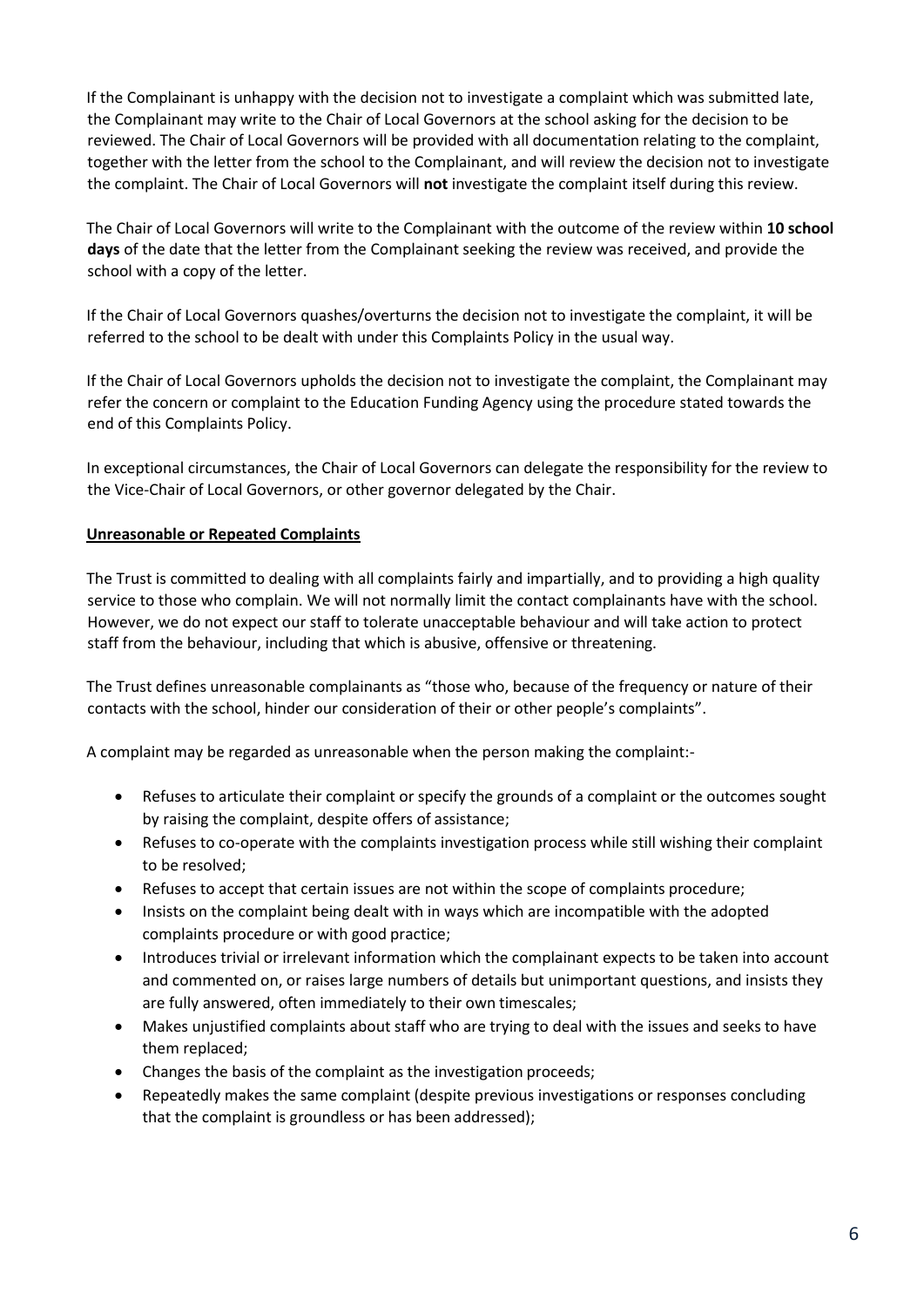- Refuses to accept the findings of the investigation into that complaint where the school's complaint procedure has been fully and properly implemented and completed including referral to the Department for Education;
- Seeks an unrealistic outcome;
- Makes excessive demands on school time by frequent, lengthy, complicated and stressful contact with staff regarding the complaint in person, in writing, by email and by telephone while the complaint is being dealt with.

A complaint may also be considered unreasonable if the person making the complaint does so either faceto-face, by telephone or in writing or electronically:-

- Maliciously;
- Aggressively;
- Using threats, intimidation or violence;
- Using abusive, offensive or discriminatory language;
- Knowing it to be false;
- Using falsified information;
- Publishing unacceptable information in a variety of media, for example newspapers, social media, websites.

In all of these cases, the school reserves the right to regard the complaint as unreasonable and to refuse to investigate it under the procedure in this Complaints Policy, if it appears reasonable and fair to do so, having regard to the circumstances surrounding the complaint. Whenever possible, the Principal or Chair of Governors will discuss any concerns with the complainant informally before applying an "unreasonable" marking.

Where the school decides that a complaint is unreasonable and will not be investigated, the school will write to the Complainant within **5 school days** of the complaint being received to notify them of the decision.

If the Complainant is unhappy with the decision not to investigate an unreasonable complaint, they may write to the Chair of Local Governors to ask for the decision to be reviewed. The Chair of Local Governors will be provided with all documentation relating to the current complaint and any previous complaints which were relevant to the decision, together with the letter from the school to the Complainant, and will review the decision not to investigate the complaint. The Chair of Local Governors will **not** investigate the complaint itself during this review.

The Chair of Local Governors will write to the Complainant with the outcome of the review within **10 school days** of the date that the letter from the Complainant seeking the review was received.

If the Chair of Local Governors quashes/overturns the decision not to investigate the concern or complaint, it will be referred to the school to be dealt with under the procedure in this Complaints Policy in the usual way.

If the Chair of Local Governors upholds the decision not to investigate the concern or complaint, the Complainant may refer the concern or complaint to the Education Funding Agency using the procedure stated towards the end of this Complaints Policy.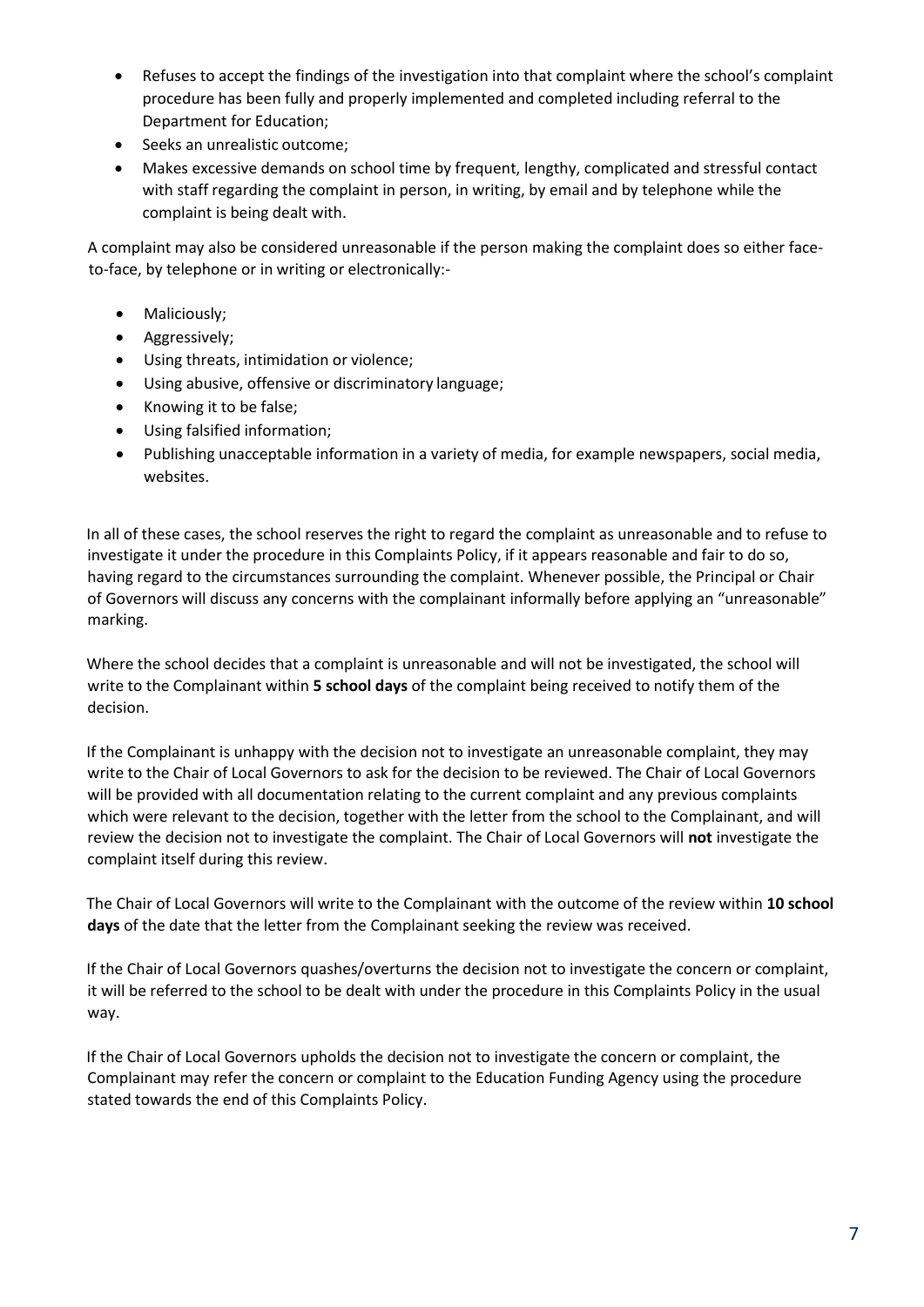In exceptional circumstances, the Chair of Local Governors can delegate the responsibility for the review to the Vice-Chair, or other governor delegated by the Chair of Local Governors.

#### **Anonymous Complaints**

The school will not investigate anonymous complaints under the procedure in this Complaints Policy. Anonymous complaints will be referred to the Principal who will decide what, if any, action should be taken.

#### **Data Protection Act 1998 and General Data Protection Regulation 2016, and Freedom of Information Act 2000**

Complaints sometimes include requests for information or documentation. Such requests will either be a "subject access request" under the General Data Protection Regulation 2016 (where the information requested relates to an identifiable individual) or a request under the Freedom of Information Act 2000 (where the information is general and not related to an identifiable individual).

Subject access requests under the General Data Protection Regulation 2016 must be responded to within **one month**, and requests under the Freedom of Information Act 2000 must be responded to within **twenty working days**. However the school will aim to provide this information as soon as reasonably practicable (where the request is valid and the Complainant is lawfully entitled to the information or documentation) in accordance with the rules of natural justice.

Further details can be found in the Trust's Data Protection Policy and Freedom of Information Policy.

#### **Resolution Principles**

It is in everyone's interest that concerns, difficulties and complaints are resolved to the satisfaction of all parties at the earliest possible stage. The way in which the concern, difficulty or complaint is dealt with after the matter is first raised by the Complainant can be crucial in determining whether the complaint will escalate. To that end, members of staff will be periodically made aware of the procedure in this Complaints Policy, so that they will know what to do when a concern or complaint is raised with them.

At each stage of the complaints procedure, the investigator will consider how the complaint may be resolved. In considering how a complaint may be resolved, the investigator will give due regard to the seriousness of the complaint. It may be appropriate in order to bring the complaint to a resolution for the investigator to offer:

- An explanation;
- An apology;
- Reassurance that steps have been taken to prevent a recurrence of events which led to the complaint;
- Reassurance that the school will undertake a review of its policies and procedures in light of the complaint.

None of the above will constitute an admission of negligence or an acceptance of liability on behalf of the school.

#### **Outcome Principles**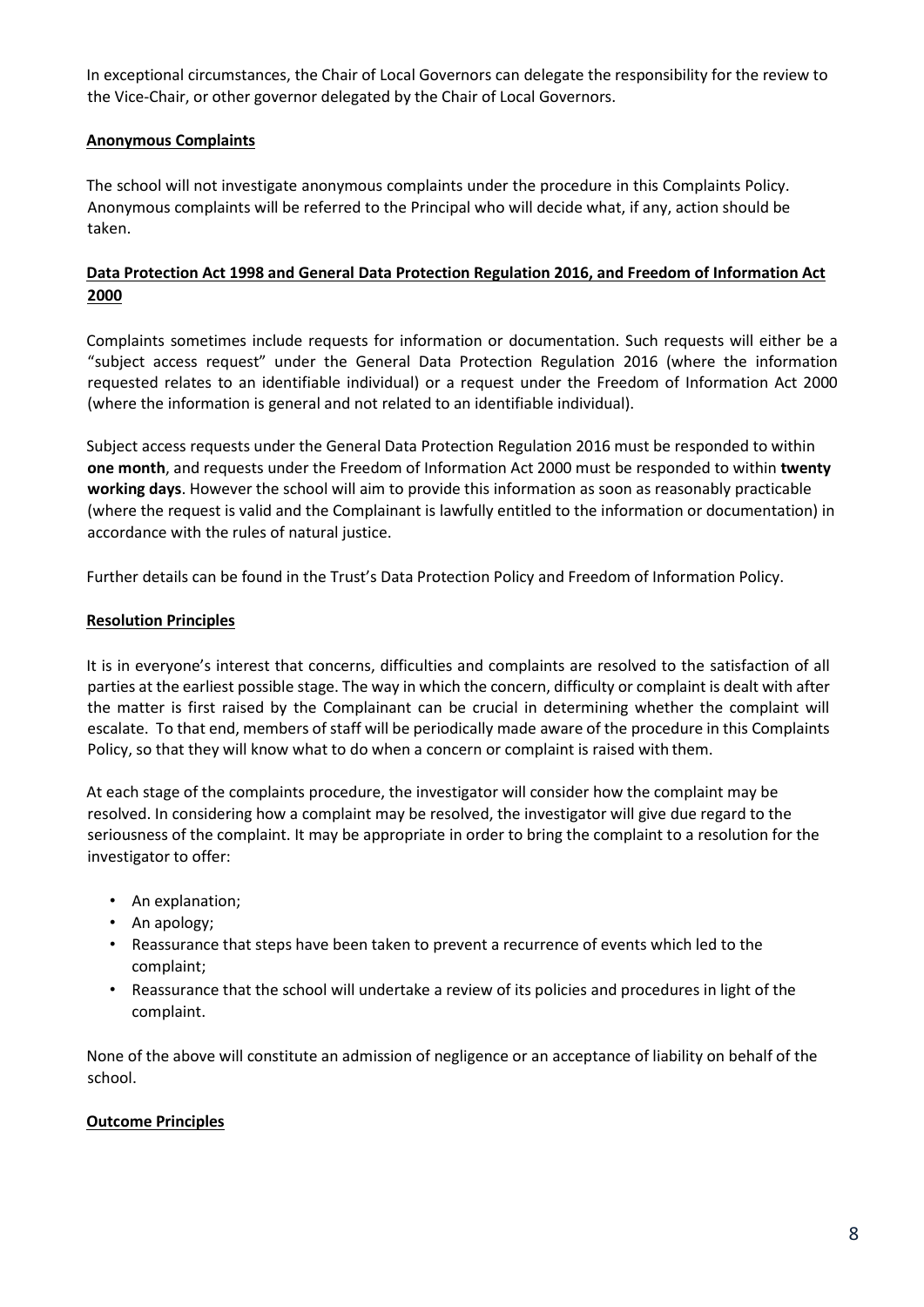Examples of outcomes include:

- There was insufficient evidence to reach a conclusion, so the complaint cannot be upheld;
- The investigation did not substantiate the matters raised, so the complaint cannot be upheld;
- The complaint was substantiated in part or full. A description should be given of the remedial action being taken by the school as a consequence of the complaint. **Details of any disciplinary action or sanctions to be taken against a member of staff are strictly confidential and cannot bedisclosed.**
- The matter has been fully investigated and, as a consequence, further confidential procedures are being pursued. **Details of any disciplinary action or sanctions to be taken against a member of staff are strictly confidential and cannot be disclosed.**

#### **Retention of Records**

A full written record will be maintained centrally at the school of all concerns, difficulties and complaints, whether they are resolved informally under Stage 1, or dealt with formally under Stages 2 to 4.

Records of concerns, difficulties or complaints will be destroyed when the student to which they relate reaches the age of twenty five years or, in the case of a student with a statement of special educational needs, until the student reaches the age of thirty years.

#### **Confidentiality**

All correspondence, statements and records relating to individual complaints will be kept confidential except where access is requested by the Secretary of State, a school inspector, or under another legal authority.

#### **Publication**

This Complaints Policy has been approved by the Board of Directors, and will be reviewed annually. It will be published on the Trust's website and provided to parents and students on request by the school's office. A copy of this Complaints Policy will be provided to a Complainant when a concern, difficulty or complaint is first raised.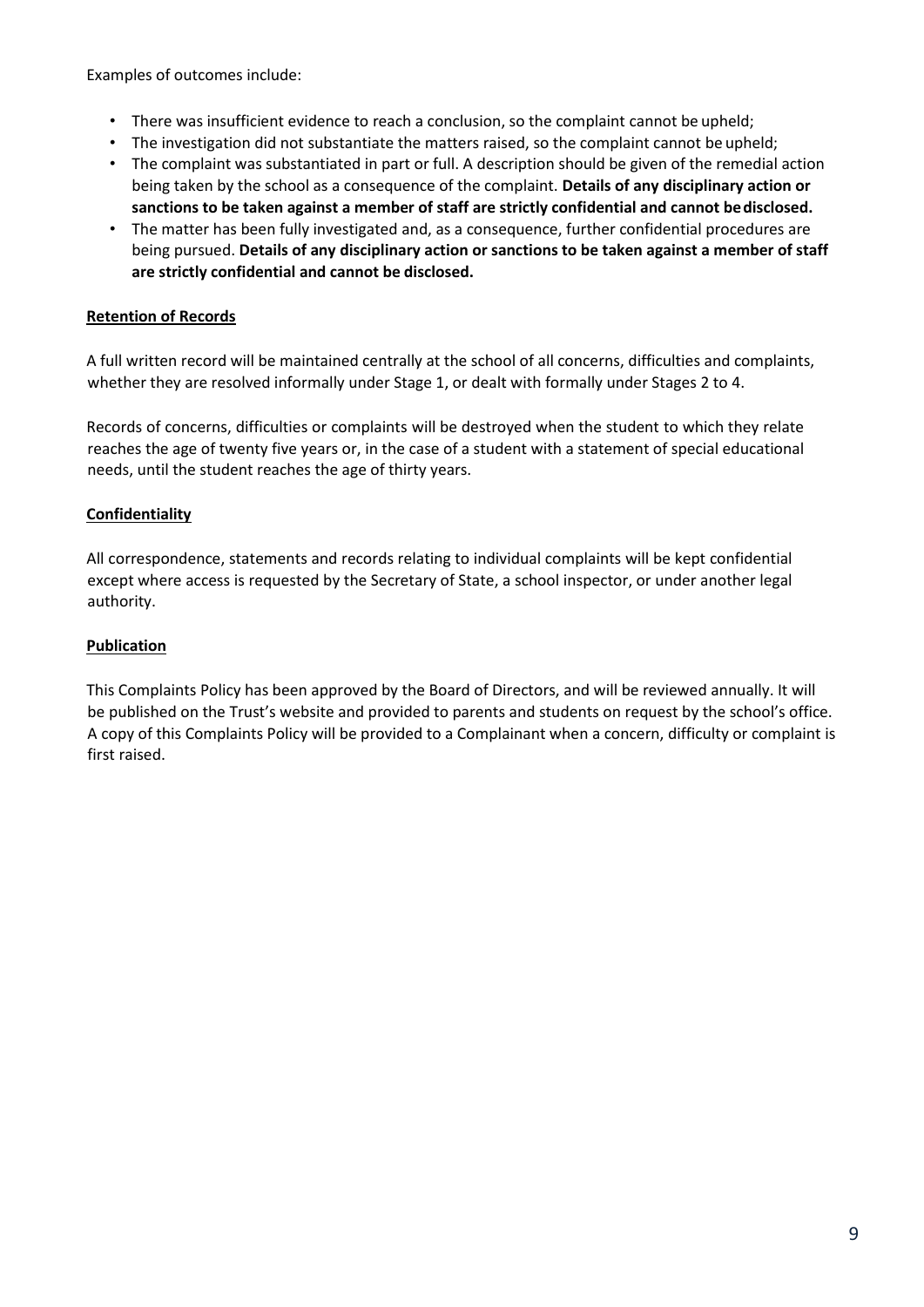#### **1. Concerns:**

The school expects that most concerns, where a parent or student seeks intervention, reconsideration or some other action to be taken, can be resolved informally. Examples might include dissatisfaction about some aspect of teaching or pastoral care, allocation of privileges or responsibilities, a timetable clash, an issue with the school's systems or equipment, or a billing error.

#### **2. Notification:**

The concern should be raised as follows:

- **Education issues**  if the matter relates to the classroom, the curriculum or special educational needs (SEN), the Complainant should speak to the Vice Principal, as appropriate.
- **Pastoral care**  for concerns relating to matters outside the classroom, the Complainant should speak to Vice Principal Pastoral as appropriate.
- **Disciplinary matters relating to a student**  a problem over any disciplinary action taken or a sanction imposed should be raised with the member of staff who imposed it in the first instance. If not resolved, the Complainant should speak to the relevant Vice Principal.
- **Financial and administrative matters**  a query relating to fees, extras or other administrative matters should be raised by the Complainant with the Business Manager.
- An issue with a specific member of staff where the complainant is a parent/student often, the best way to resolve an issue with a specific member of staff is to raise it with that member of staff directly, so that they are given the opportunity to address and resolve the concern or difficulty before it becomes a formal complaint. If the Complainant feels uncomfortable doing this, however, the issue should be raised with the Vice Principal.

Should a concern be raised with a member of staff who feels that they are not the best person to be dealing with it, they will refer it to the Principal/Vice Principal/Head of Department or other designated member of staff as appropriate.

If a concern is raised with a member of staff who feels that it raises serious issues which should be dealt with as a formal complaint immediately, the member of staff will tell the Complainant that they should put their complaint in writing to the Principal under Stage 2 of this Complaints Policy. If the Complainant would prefer to complete a form instead of writing a letter, the Complainant can complete the Complaint Form contained in Appendix 1 of this Complaints Policy to submit their complaint formally.

#### **3. Unresolved Concerns**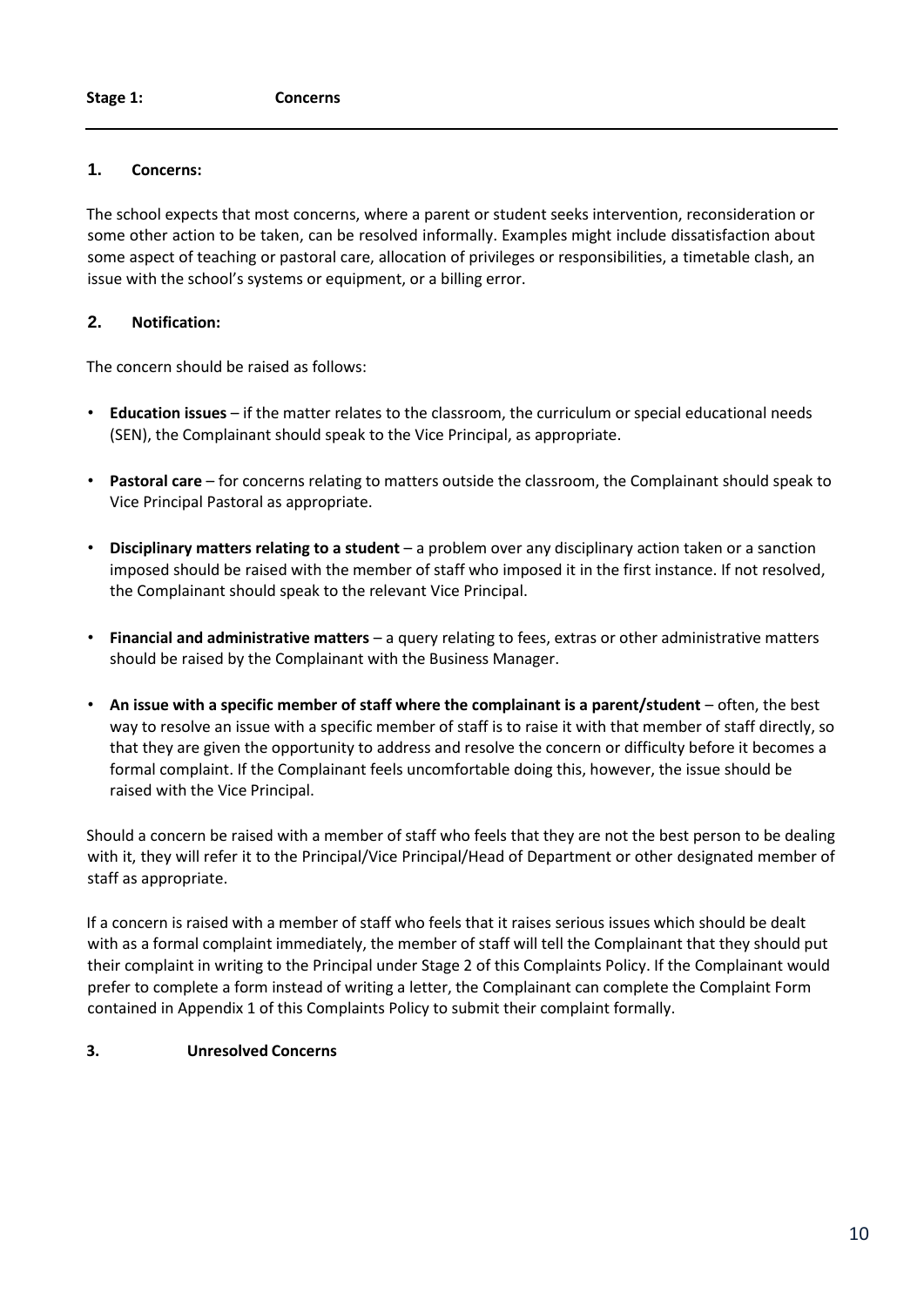The school will aim to resolve a concern within **fifteen school days** of the date that it was raised. Where a concern has not been resolved by informal means within this time limit from the date that it was raised, the Complainant can submit the matters raised as a formal complaint under Stage 2 of this Complaints Policy.

#### **4. Record of Concerns and Difficulties**

The member of staff dealing with a concern will make a written record of the issues raised, the action taken and, if applicable, the resolution reached, which will be retained in a central record. Further information in relation to the retention of records can be found earlier on in this Complaints Policy or in the Trust's Records Management and Retention Policy and Schedule.

#### **Stage 2: Formal Complaint to the Principal**

#### **5. Notification**

A concern or complaint raised under Stage 1 of this Complaints Policy which remains unresolved after **fifteen school days**, or a serious matter which requires formal investigation from the outset, should be set out in writing and sent to the Principal at the school. Should a formal written complaint be received by another member of the school's staff, they will immediately be passed on to the Principal.

The Complainant should clearly set out the matters in dispute, the relevant dates, the full names of the persons involved and what the Complainant believes the school should do to resolve the complaint. Any documentation relied upon by the Complainant should be attached to the formal complaint.

#### **6. Acknowledgement**

The formal complaint will be acknowledged in writing within **five school days** of receipt. The acknowledgement letter will confirm the date that the formal complaint was received, the action to be taken and the specified time limit.

#### **7. Investigation**

Where the complaint relates to staff conduct, behaviour or performance standards, the complaint will be investigated using provisions of the Trust's Disciplinary Procedures.

The Principal will be provided with the written records of the Stage 1 informal procedure (if applicable) within **five school days** of receipt of the formal complaint, and will then proceed to investigate the complaint. This will involve obtaining and considering all documentation held by the school which is relevant to the complaint. If further information is required from the Complainant, this may be requested from them over the telephone or in writing.

The Principal will speak to the persons who were involved in the matters raised by the Complainant. Students will only be spoken to with an independent member of staff present to support them. Where there is an issue about the conduct of a member of staff, that member of staff will be offered the option of having another member of staff present. Other members of staff will be spoken to alone. A contemporaneous written record of the conversation (non-verbatim) will be made, and the student or member of staff spoken to will be asked to read, sign and date the written record to confirm that it is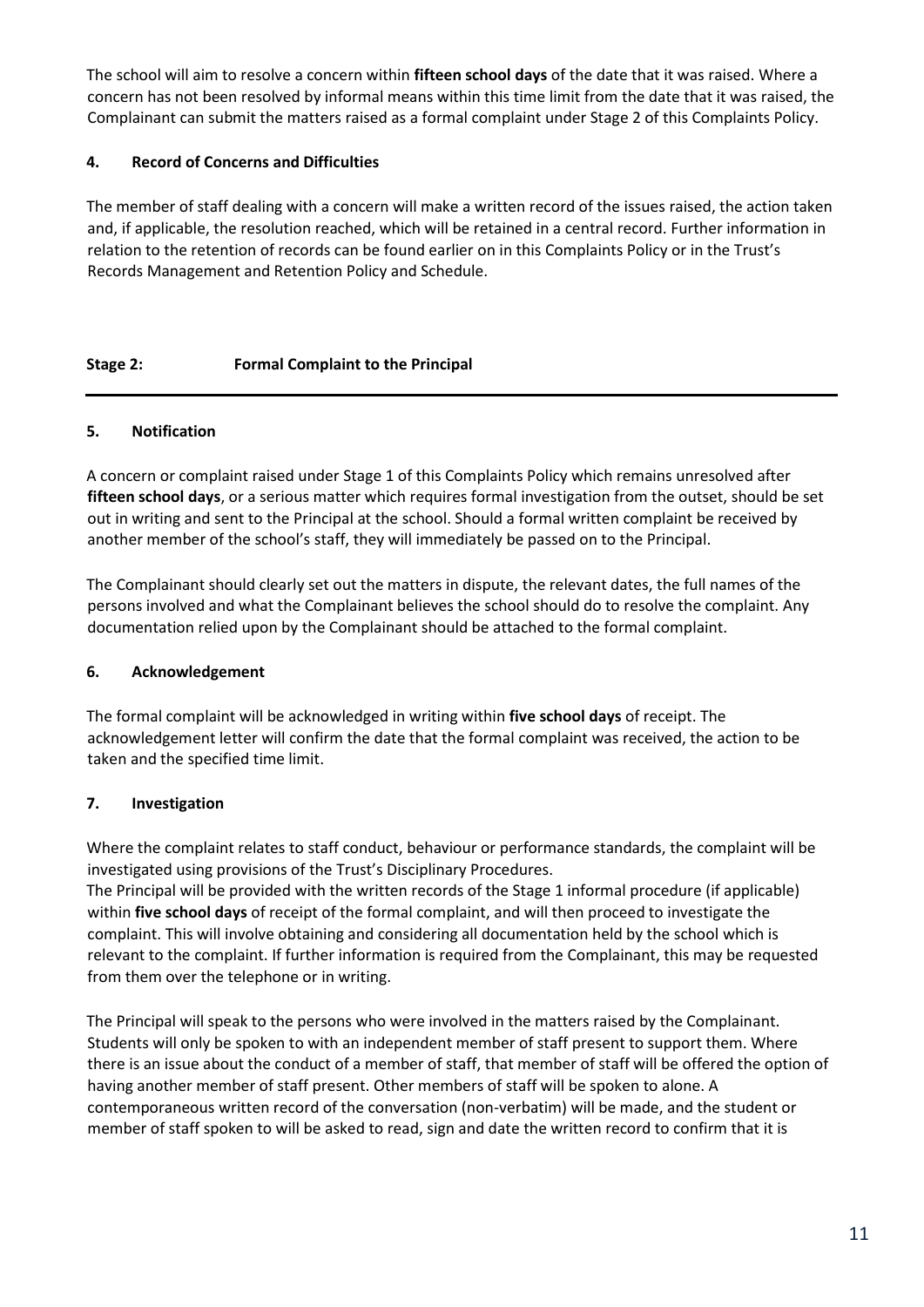accurate. In the case of students, the accompanying independent member of staff will also be asked to sign and date the record of the conversation.

If the Principal deems it to be appropriate in relation to the matters raised, the Complainant will be offered a meeting to discuss the issues raised. This may take place at the beginning of the investigation to clarify any matters which are unclear, or after the investigation has taken place with the aim of reaching an amicable resolution.

#### **8. Outcome**

The Principal will write to the Complainant confirming the outcome of the investigation within **twenty school days** from the date that the complaint was received. The letter will set out the individual matters raised by the Complainant, the findings made by the Principal during the course of the investigation, and the conclusion reached.

The letter will inform the Complainant that, if they are unsatisfied with the outcome of the Stage 2 investigation, they should write to the Clerk to the Local Governors within **five school days** of receipt of the letter asking for their complaint, and the Stage 2 investigation, to be reviewed by the Chair of Local Governors under Stage 3 of this Complaints Policy.

Where the complaint was received during a school holiday or within twenty days from the end of a term or half term, the Principal will endeavour to expedite the investigation wherever reasonably possible.

#### **9. Delegation**

In appropriate cases, the Principal may delegate the complaint to a member of the Senior Leadership Team to deal with in accordance with the procedure outlined above.

#### **Stage 3: Review by the Chair of Local Governors**

#### **10. Notification**

If the Complainant is unsatisfied with the outcome of the complaint under Stage 2 of this Complaints Policy, the Complainant may write to the Clerk to the Local Governors asking for the complaint to be reviewed by the Chair of Local Governors, within **five school days** of receiving the letter confirming the outcome following Stage 2.

The Complainant should not repeat the matters raised in their original letter or attach documentation already provided, but should clearly set out how and why the Complainant does not accept the findings made under Stage 2.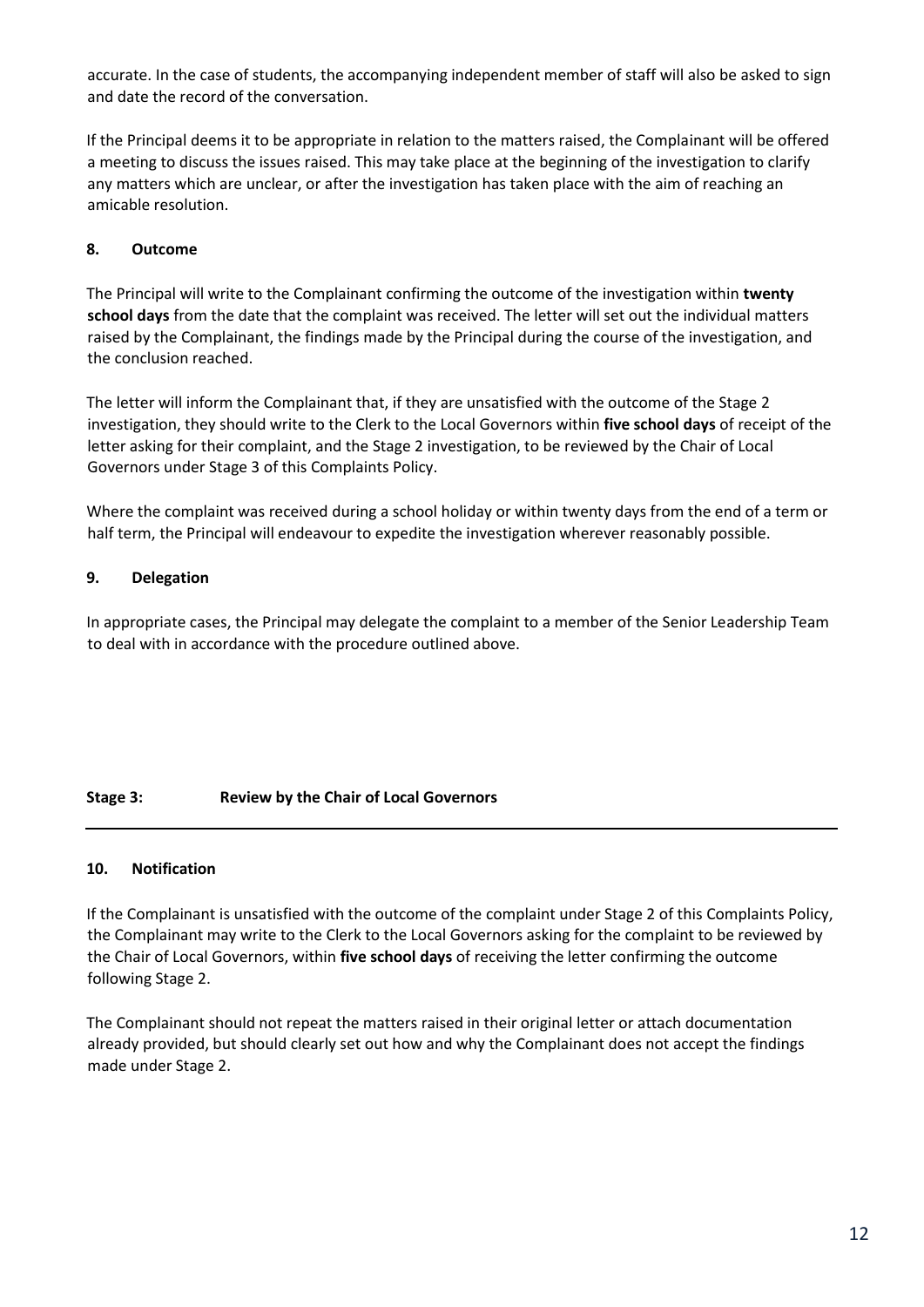#### **11. Acknowledgement**

The Complainant's letter will be acknowledged within **five school days** of receipt. The acknowledgement letter will confirm the date that the formal complaint was received, the action to be taken and the specified time limit.

#### **12. Review**

The Chair of Local Governors will be provided with all documentation relating to the complaint **within five school days** of receipt of the letter requesting a review under Stage 3, including the record of the Stage 1 informal procedure (if applicable), the original letter of complaint or Complaint Form, any documentation provided by the Complainant with their complaint, all investigation records under Stage 2, and the letter of outcome under Stage 2.

The Chair of Local Governors will review all of the documentation received and consider the matters raised in the complaint and the investigation carried out under Stage 2. The Chair of Local Governors will only speak to the persons involved in the matters raised to clarify matters which were not confirmed during the Stage 2 investigation, if believed necessary. Where the Chair of Local Governors does speak to a student or a member of staff whose conduct is in issue, they will be accompanied as outlined under Stage 2.

If the Chair of Local Governors deems it to be appropriate in relation to the matters raised, the Complainant will be offered a meeting to discuss the issues raised. If a meeting is deemed appropriate, it will usually take place after the review has been completed with the aim of reaching a mutually acceptable resolution.

#### **13. Outcome**

The Chair of Local Governors will write to the Complainant confirming the outcome of the review within **twenty school days** from the date that the request for a review was received. The letter will set out whether the Chair of Local Governors agrees with the findings and conclusion under Stage 2, and give reasons, as well as responding to any criticisms of the Stage 2 investigation.

The letter will inform the Complainant that, if they are unsatisfied with the outcome of the Stage 3 review, they should write to the Clerk to the Local Governors within **five school days** of receipt of the letter requesting a Complaint Panel Hearing under Stage 4 of this Complaints Policy.

Where the request for a review was received during a school holiday or within twenty days from the end of a term or half term, the Chair of Local Governors will endeavour to expedite the review wherever possible.

#### **14. Delegation**

In appropriate cases, the Chair of Local Governors may delegate the review to the Vice-Chair, or other governor delegated by the Chair of Local Governors to deal with in accordance with the procedure outlined above.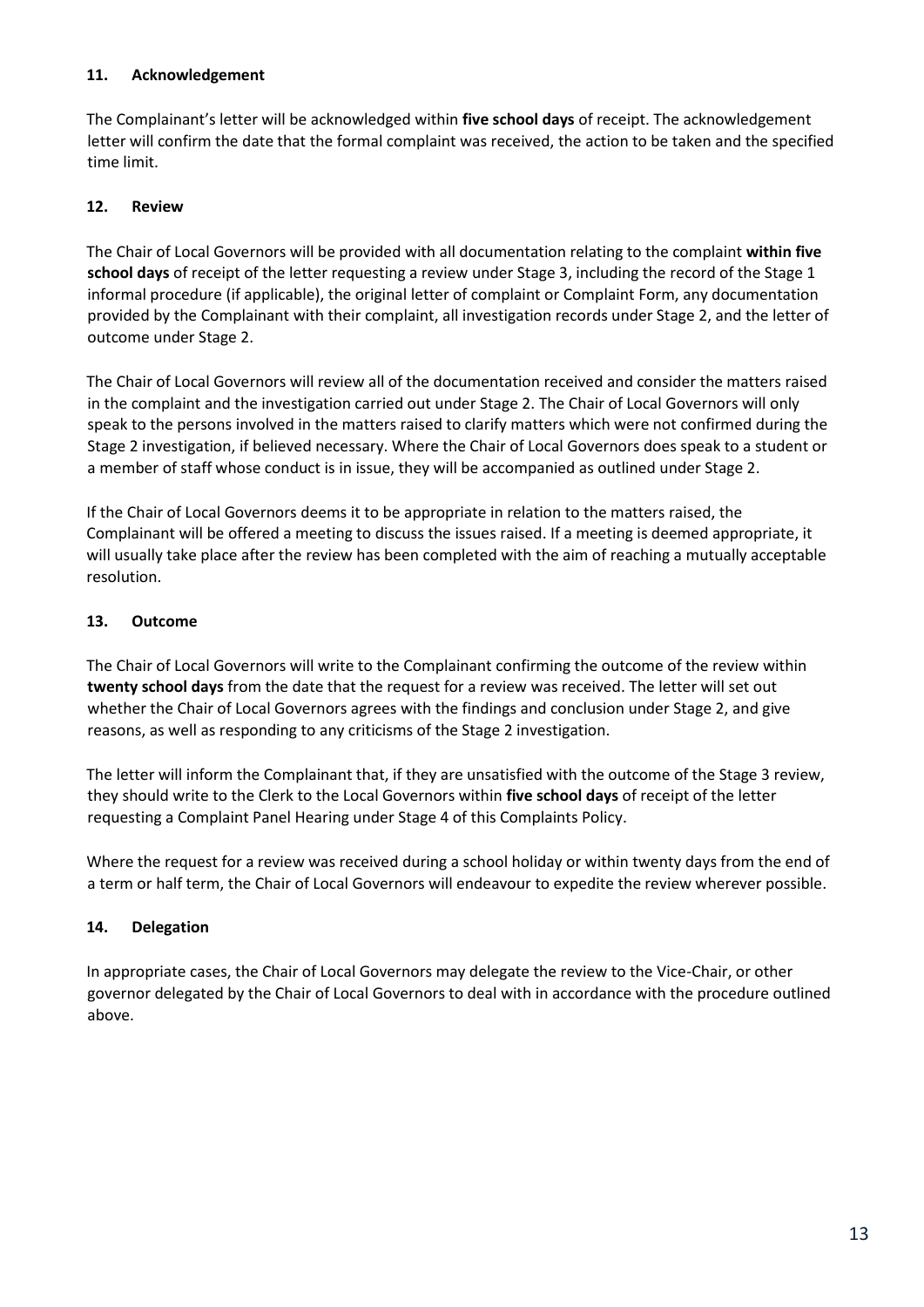#### **15. Notification**

If the Complainant is unsatisfied with the outcome of the review under Stage 3 of this Complaints Policy, the Complainant may write to the Clerk to the Local Governors requesting a Complaint Panel Hearing. The Complainant should write to the Clerk to the Local Governors within **five school days** of receiving the letter confirming the outcome following Stage 3.

The Complainant should not repeat the matters raised in their original letter or attach documentation already provided, but should clearly set out how and why the Complainant does not accept the findings made under Stages 2 and 3.

#### **16. The Complaint Panel**

The Complaint Panel will consist of three persons appointed by or on behalf of the school by the Clerk to the Local Governors. None of the three Complaint Panel members will have been involved in the matters which gave rise to the complaint, have been involved in dealing with the complaint previously or have any detailed prior knowledge of the complaint. Two of the Complaint Panel members may (but do not have to) be Governors. The third Complaint Panel member will be independent of the management and running of the school, i.e. they will not be a member of staff or a Governor, and will not be linked to the school in another way, for example as a parent of a student at the school. The independent Complaint Panel member will be the Chair of the Complaint Panel.

The Department for Education has issued guidance in relation to the appointment of the independent Complaint Panel member as follows:

*Whilst we do not wish to be prescriptive about who Academies should appoint as an independent person, our general view is that people who have held a position of responsibility and who are used to analysing evidence and putting forward balanced arguments would be suitable. Examples of persons likely to be suitable are serving or retired business people, civil servants, heads or senior members of staff at other Academies, people with a legal background and retired members of the police force... Academies will of course have their own views.*

#### **17. Attendance**

The Complainant may attend the Complaint Panel Hearing, and may be accompanied by another person. For the avoidance of doubt, the Complainant's supporter will be present for moral support only and will not play any part in the proceedings, unless invited to do so by the Chair of the Complaint Panel, entirely at his or her discretion and for a good reason. The Complaint Panel Hearing is **not** a legal hearing and it is not appropriate for either the Complainant or the school to be legally represented.

The Complaint Panel Hearing will be minuted by the Clerk to the Complaint Panel, who will usually be the Clerk to the Local Governors.

#### **18. Convening the Complaint Panel Hearing**

After selecting the Complaint Panel members, the Clerk to the Local Governors will write to the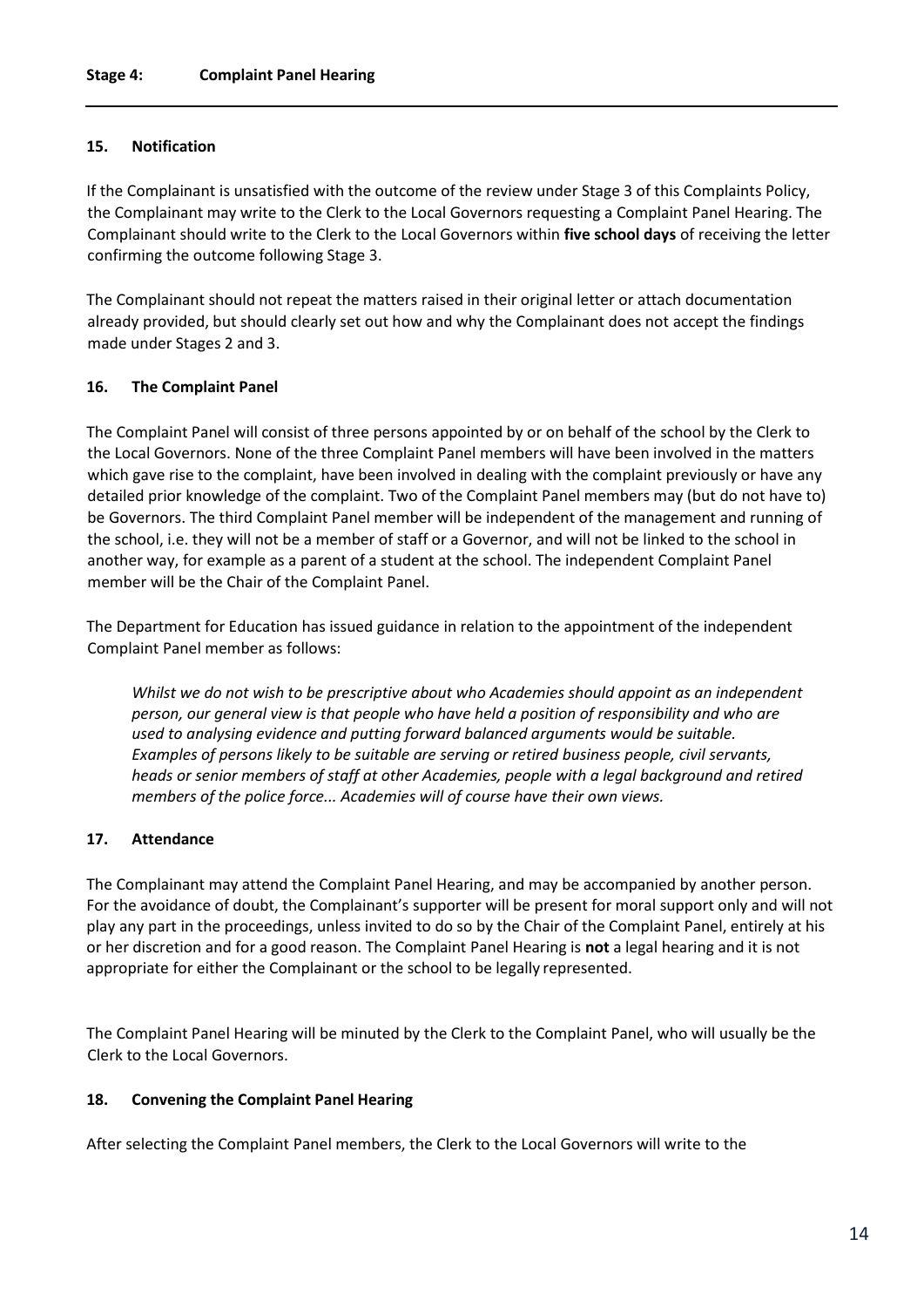Complainant within **five school days** acknowledging receipt of their request and informing them of the names of the Complaint Panel members. If the Complainant objects to any of the named persons being appointed to the Complaint Panel, they should notify the Clerk to the Local Governors within **three school days** of receipt of the letter**.** Fair consideration will be given to any bona fide objection to a particular member of the Complaint Panel.

The Clerk to the Local Governors will liaise with the Complaint Panel and the Complainant to agree a mutually convenient date for the Complaint Panel Hearing, which will usually take place within **twenty school days** of receipt of the Complainant's request, unless there are exceptional circumstances.

The Clerk to the Local Governors will write to the Complainant confirming the date of the Complaint Panel Hearing within **five school days** of the date that the acknowledgement letter was sent (or the date that the new Complaint Panel member was selected, if an objection was received and upheld). If the Complaint Panel Hearing will not take place within **twenty school days** of receipt of the Complainant's request, the letter will set out the exceptional circumstances involved.

#### **19. Documentation**

The Clerk to the Local Governors will forward a copy of all paperwork relating to the complaint (consisting of the record of the Stage 1 informal procedure (if applicable), the original letter of complaint or Complaint Form, any documentation provided by the Complainant with their complaint, all investigation records under Stage 2 with the letter of outcome, all review records under Stage 3 with the letter of outcome, and the Complainant's letter requesting a Complaint Panel Hearing and accompanying documents) to the Complainant and the three Complaint Panel members.

The names of individuals other than the Complainant, the Complainant's family, members of the school's staff and Governors, will be redacted and replaced with a letter relevant to that particular individual (for example "Jane Brown" will be replaced with "A" throughout, "John Jones" will be replaced with B throughout) unless they have provided their written consent for their name to be disclosed.

If the Complainant wishes the Complaint Panel to consider any additional information, they should forward this documentation to the Clerk to the Local Governors to arrive **at least five school days** before the Complaint Panel Hearing, to enable the Clerk to the Local Governors to forward it to the Complaint Panel members.

#### **20. Witnesses**

The Chair of the Complaint Panel will decide, at his or her absolute discretion, which witnesses will be permitted to attend the Complaint Panel Hearing to give a verbal statement rather than relying on a written statement or record of meeting which have been signed by the witness.

If the Complainant wishes to rely on the account of a witness, they should ask the witness to write down, sign and date their account and forward it to the Clerk to the Local Governors **at least five school days**  before the Complaint Panel Hearing, to enable the Clerk to the Local Governors to forward it to the Complaint Panel members.

Witnesses under the age of eighteen other than the Complainant's own family will only be allowed to attend the Complaint Panel Hearing at the discretion of the Chair of the Complaint Panel, and then only if they are accompanied by one of their parents or carers. Any written accounts provided by the Complainant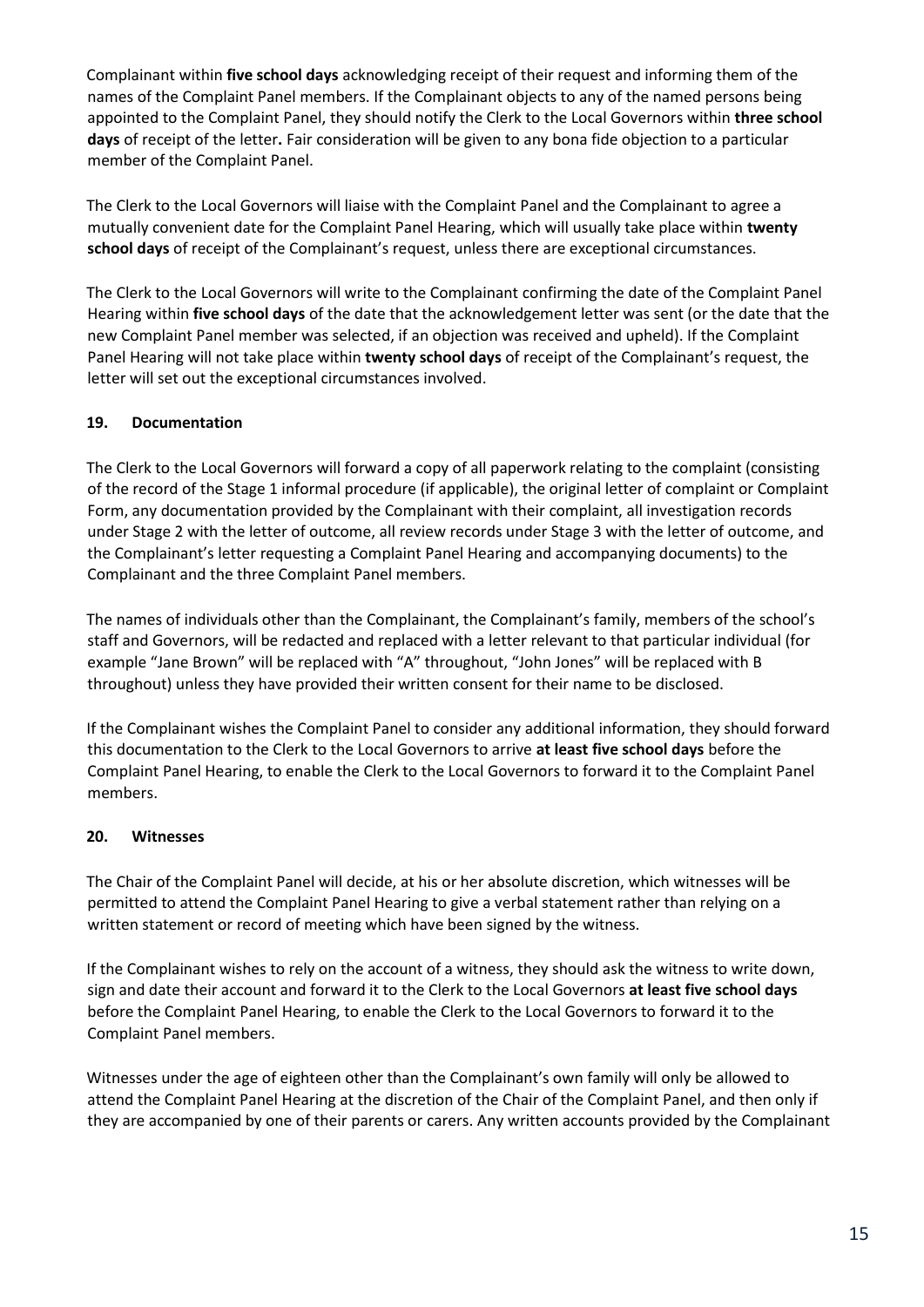relating to witnesses under the age of eighteen must be signed and dated by the witness **and** one of the witness' parents or carers.

Members of staff of the school involved in the matters which gave rise to the complaint will usually have provided a signed written account or have signed a note of a meeting during the previous stages, which will be forwarded to all parties with the other complaint documentation in the usual way. Members of staff will not usually be required to attend the Complaint Panel Hearing to give a verbal statement unless their conduct is in issue or their account is contentious and the rules of natural justice dictate that the Complainant should be allowed to ask that member of staff questions.

#### **21. Procedure at the Complaint Panel Hearing**

The Complaint Panel Hearing will be conducted as follows:

- The Clerk to the Complaint Panel will greet the Complainant and the Complainant's supporter and welcome them into the room where the Complaint Panel has convened (any witnesses will remain outside of the room until they are called in to give their account);
- The Complainant will be invited by the Complaint Panel to give an account of their complaint;
- The Complaint Panel will ask the Complainant questions, if any;
- At the discretion of the Chair of the Complaint Panel, the Complainant's first witness will be invited into the room to give an account of what they saw or know;
- The Complaint Panel will ask the Complainant's witness questions, if any;
- The Complainant's witness will be asked to leave the room;
- If the Complainant has any further relevant witnesses, at the discretion of the Chair of the Complaint Panel, they will be invited into the room individually to provide their accounts and be questioned as outlined above;
- The Complainant will then be invited by the Complaint Panel to summarise their complaint, and the Complainant will be asked to leave the room;
- At the discretion of the Chair of the Complaint Panel, the school's relevant first witness will be invited into the room to give an account or what they saw or know;
- The Complaint Panel will ask the school's witness questions, if any;
- The school's witness will be asked to leave the room;
- If the school has any further relevant witnesses, at the discretion of the Chair of the Complaint Panel, they will be invited into the room individually to provide their accounts and be questioned, as outlined above;
- The Complaint Panel Hearing will conclude.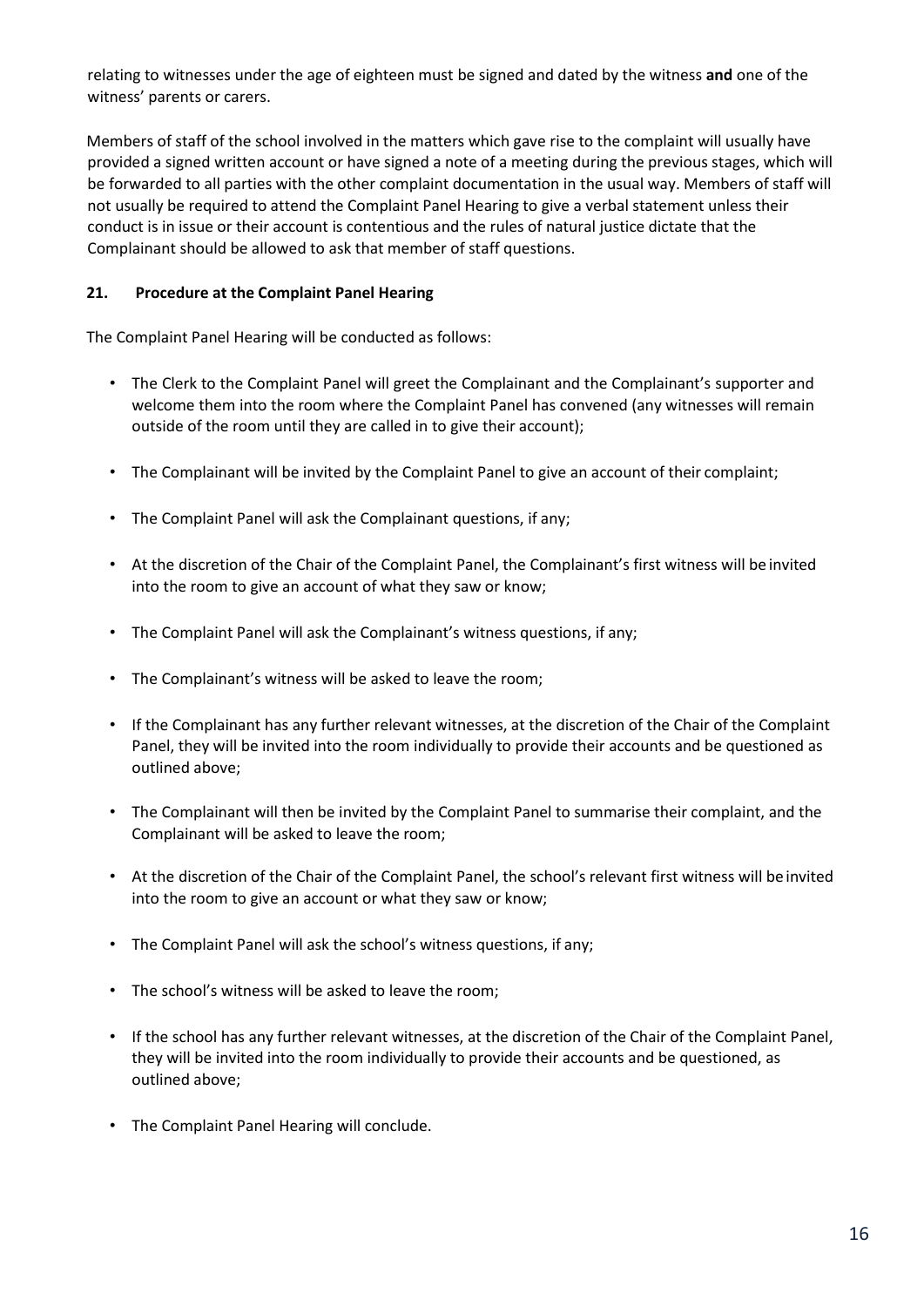#### **22. The Complaint Panel's Decision**

The Complaint Panel will convene in private, either immediately after the Complaint Panel Hearing or on a subsequent date, and will consider all of the documentation and everything that they have heard at the Complainant Panel Hearing and make:

#### **Findings of Fact**

The Complaint Panel will decide which facts are established to be true, on a balance of probabilities (i.e. more likely than not). If a fact is not deemed relevant, the Complaint Panel will not consider it further. The Complaint Panel will make a written record of the facts that have been established, those which have not been established and those which are not relevant, with their reasons for making these findings.

#### **Recommendations**

The Complaint Panel will consider the facts which they have established and will make recommendations based upon them. These recommendations may be aimed at achieving reconciliation between the parties (for example, a written apology), improving procedures or preventing a recurrence in the future. The Complaint Panel will keep a written record of their recommendations, with reasons.

#### **23. Notification of the Complaint Panel's Decision**

The Clerk to the Local Governors will write within **10 school days** of the Complaint Panel Hearing to the:

- Complainant;
- Any person complained about.

The letter will identify each of the issues complained about, summarise how the Complaint Panel Hearing proceeded, and confirm each of the Complaint Panel's findings of fact and recommendations, if any, with reasons. The letter will also confirm that, if the Complainant believes that this Complaints Policy does not comply with the Regulations, or that the school has not followed the procedure outlined in this Complaints Policy, the Complainant may refer their complaint to the Education Funding Agency for further consideration.

The Clerk to the Local Governors will also ensure that a copy of the Complaint Panel's findings and recommendations are: -

- made available for the Trust, the Local Governing Body and the Principal;
- available for inspection on the school premises by the proprietor and the Principal;

#### **24. Factors for the Complaint Panel to Consider**

• It is important that the Complaint Panel Hearing is independent and impartial, and that it is seen to be so. No person may sit on the Complaint Panel if they have had a prior involvement in thematters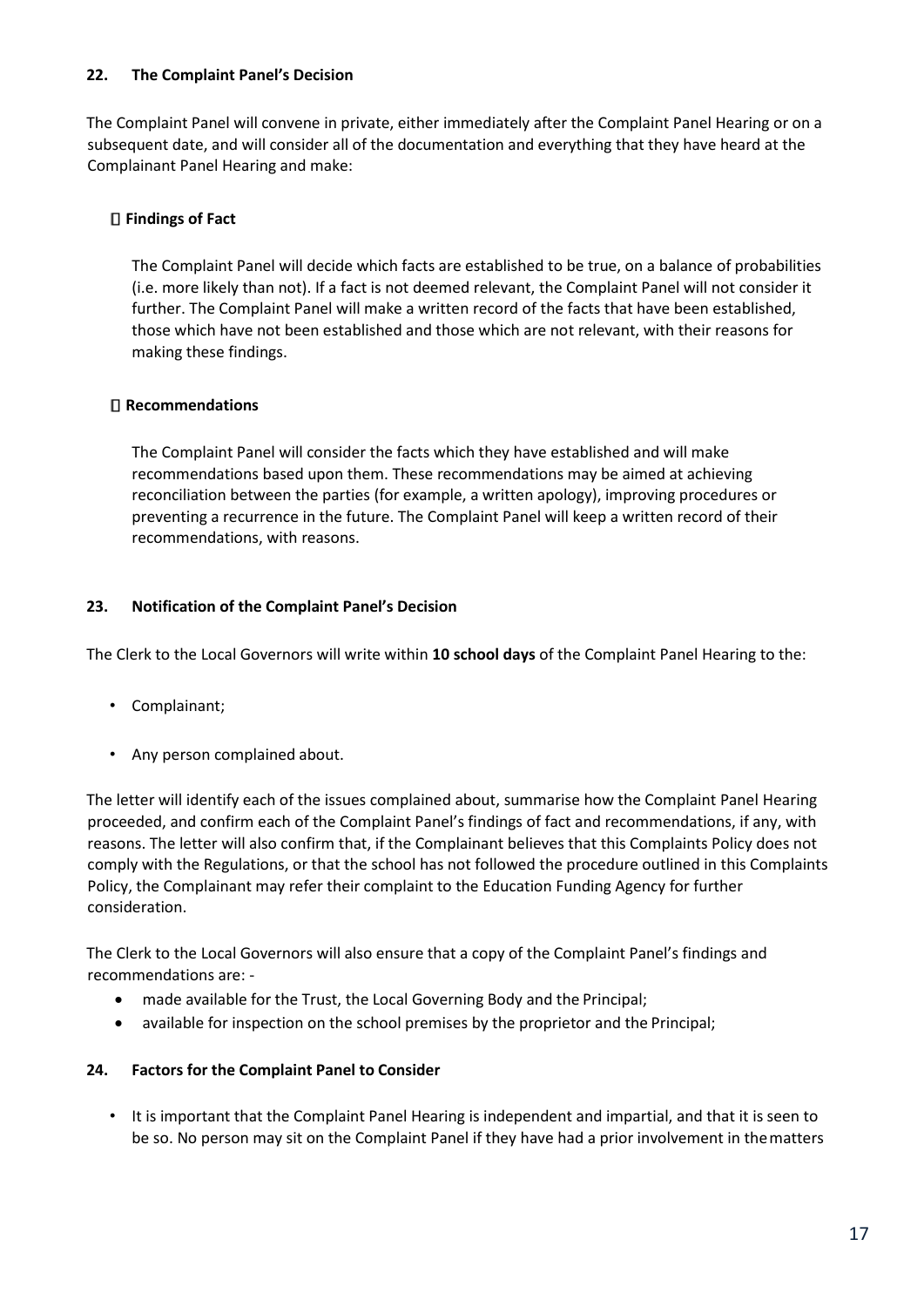which gave rise to the complaint, in dealing with the complaint in the previous stages, or have a prior detailed knowledge of the complaint;

- The aim of the Complaint Panel Hearing, which must be held in private, will always be to resolve the complaint and achieve reconciliation between the school and the Complainant. However, it has to be recognised that the Complainant may not be satisfied with the outcome if the Complaint Panel does not find wholly in their favour. It may only be possible to establish the facts and make recommendations which will satisfy the Complainant that his or her complaint has been taken seriously;
- An effective Complaint Panel will acknowledge that many Complainants feel nervous and inhibited in a formal setting. Parents often feel emotional when discussing an issue that affects their child. The Chair of the Complaint Panel will ensure that the Complaint Panel Hearing is as welcoming as possible, while ensuring that it is procedurally fair to all parties. The layout of the room will set the tone and care is needed to ensure the setting is informal and not substantially adversarial;
- Extra care needs to be taken when the Complainant is a child, or there are child witnesses present. Care should be taken to ensure that the child does not feel intimidated. The Complaint Panel should be aware of the views of the child and give them equal consideration to those of the adults present. Where the child's parent is the Complainant, it would be helpful to give the parent the opportunity to suggest which parts of the hearing, if any, the child should attend, with the Chair retaining discretion;
- The Complaint Panel should ensure that they are familiar with the complaints procedure in advance of the Complaint Panel Hearing.

The Chair of the Complaint Panel will play a key part at the Complaint Panel Hearing, ensuring that:

- The remit of the Complaint Panel is explained to the parties and each party has the opportunity of making representations without undue interruption;
- All of the issues raised in the complaint are addressed;
- Key findings of fact are made, on a balance of probabilities ;
- Each party treats the other with respect and courtesy;
- The Complaint Panel is open minded and acts independently of the school;
- No member of the Complaint Panel has a vested interest in the outcome of the proceedings;
- Each side is given the opportunity to state their case and ask questions;
- All written material is seen by all parties. If a new issue arises during the course of the Complaint Panel Hearing, it would be useful to give all parties the opportunity to consider and comment onit.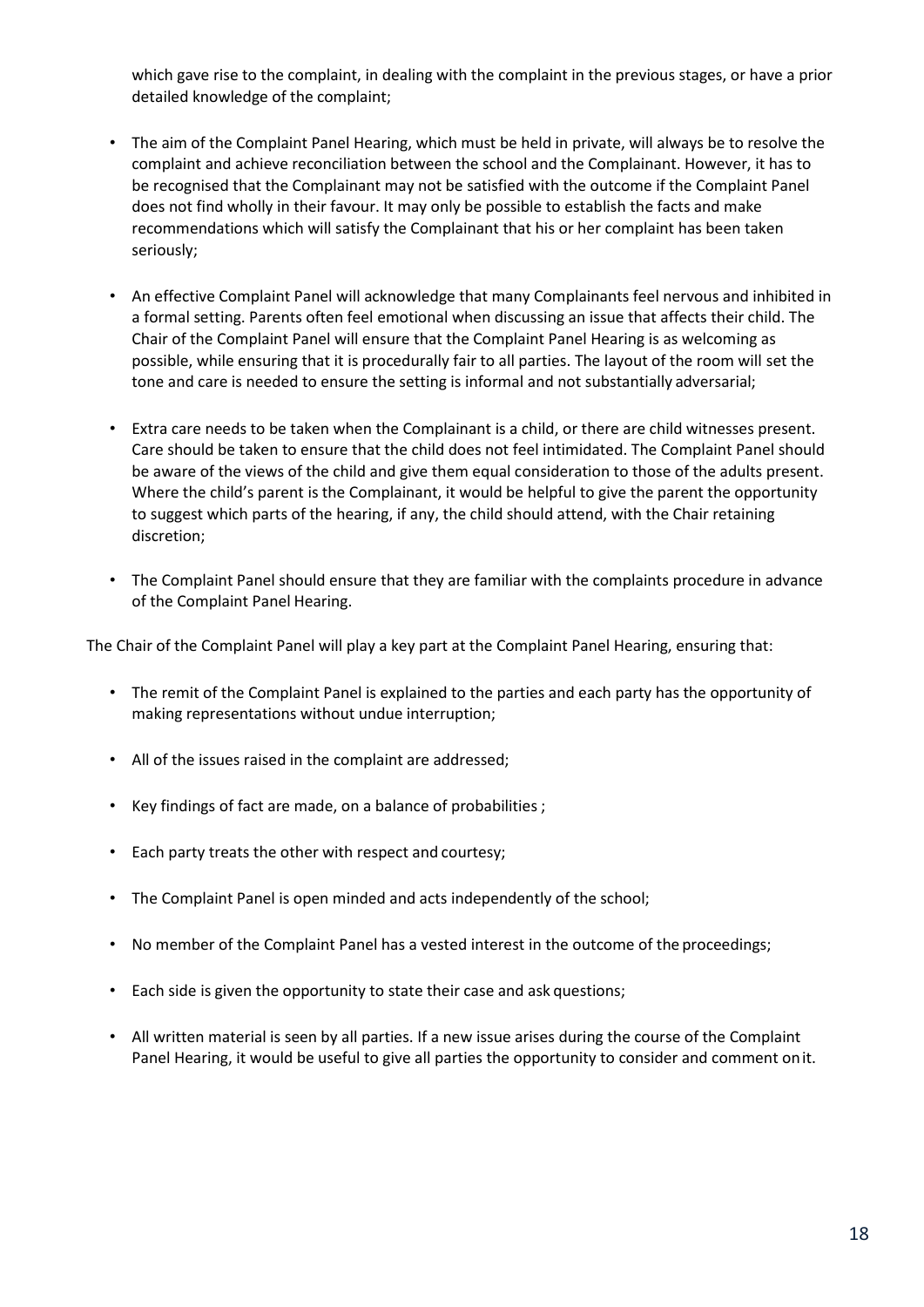#### **Referral to the Education Funding Agency**

Once a complaint has been through all the stages of this Complaints Policy, if the Complainant believes that this Complaints Policy does not comply with the Regulations, or that the school has not followed the procedure in this Complaints Policy, the Complainant can refer the complaint to the Education Funding Agency for consideration.

The Complainant can find further information about referring a complaint to the Education Funding Agency by pasting this page into an Internet browser:

[http://www.education.gov.uk/Schools/leadership/Schoolperformance/b00212240/making](http://www.education.gov.uk/schools/leadership/schoolperformance/b00212240/making-complaint-school/complaints-free-schools-academies)[complaintSchool/complaints-free-Schools-academies](http://www.education.gov.uk/schools/leadership/schoolperformance/b00212240/making-complaint-school/complaints-free-schools-academies)

The Complainant can refer their complaint to the Education Funding Agency by completing an online form by pasting this page into an Internet browser:

[https://www.education.gov.uk/Schools/leadership/Schoolperformance/School-complaints-form](https://www.education.gov.uk/schools/leadership/schoolperformance/school-complaints-form)

The Complainant should be aware that the Education Funding Agency will not usually investigate the complaint itself, or interfere with the findings of the Complaint Panel, unless the decision made was manifestly unreasonable.

Please also refer to the: - Data Protection Policy, and the Freedom of Information Policy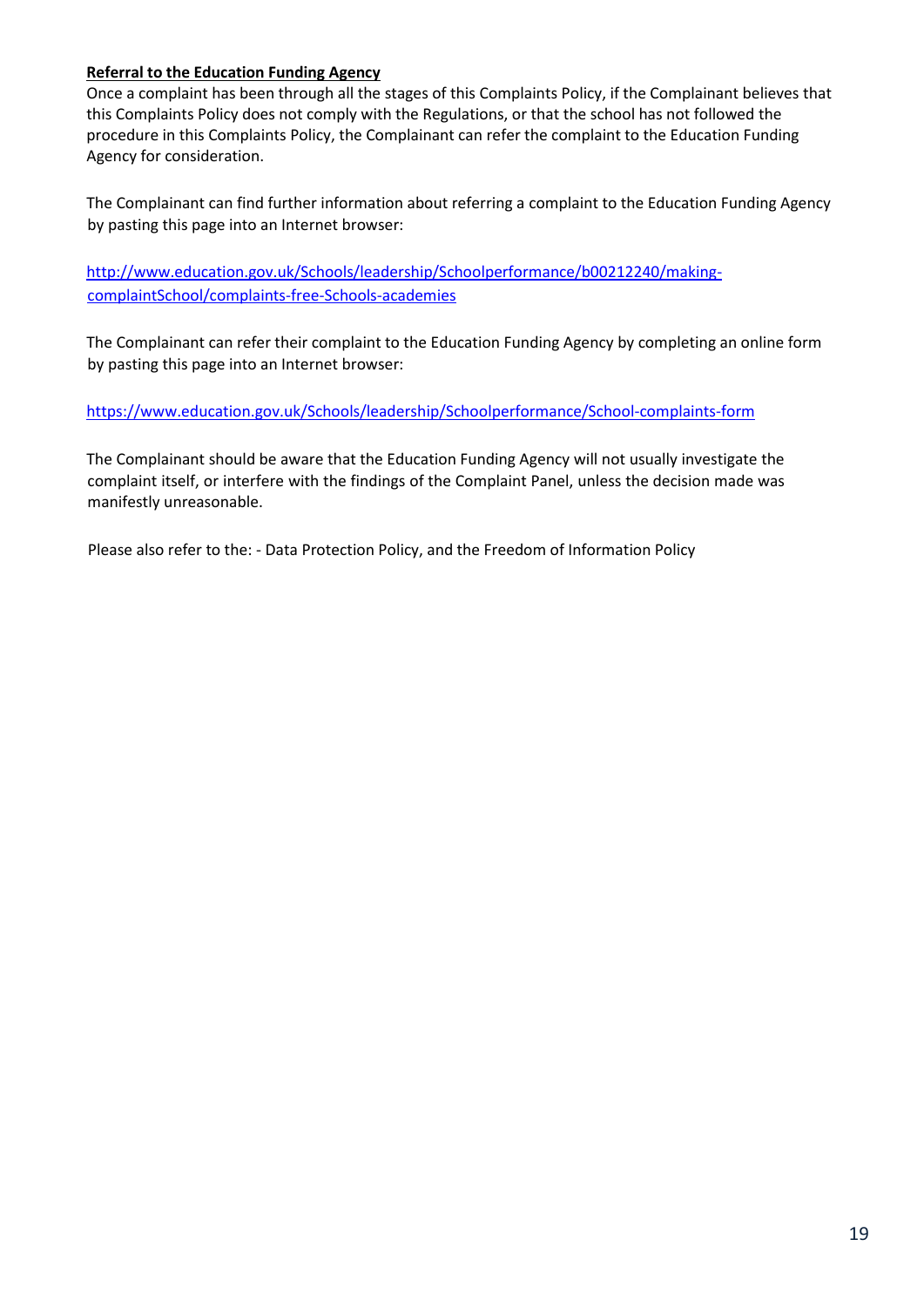### **Appendix 1 – Formal Complaint Form**

**Please complete and return to the school which will acknowledge receipt and explain what action will be taken.**

| Your Name:                                                                                                                                      | Student's Name:                  |
|-------------------------------------------------------------------------------------------------------------------------------------------------|----------------------------------|
|                                                                                                                                                 |                                  |
|                                                                                                                                                 | <b>School Name:</b>              |
| Your Relationship to Student:                                                                                                                   | Student's DOB and Form:          |
|                                                                                                                                                 |                                  |
| <b>Address and Postcode:</b>                                                                                                                    | Daytime Telephone Number:        |
|                                                                                                                                                 | <b>Evening Telephone Number:</b> |
|                                                                                                                                                 |                                  |
| Full details of complaint (including the names of all persons involved and the dates of incidents referred<br>to):                              |                                  |
|                                                                                                                                                 |                                  |
|                                                                                                                                                 |                                  |
|                                                                                                                                                 |                                  |
|                                                                                                                                                 |                                  |
|                                                                                                                                                 |                                  |
|                                                                                                                                                 |                                  |
| What action, if any, have you already taken to try and resolve your complaint (for example, who did<br>you speak to and what was the response)? |                                  |
|                                                                                                                                                 |                                  |
|                                                                                                                                                 |                                  |
|                                                                                                                                                 |                                  |
| What actions do you feel might resolve the problem at this stage?                                                                               |                                  |
|                                                                                                                                                 |                                  |
|                                                                                                                                                 |                                  |
|                                                                                                                                                 |                                  |
|                                                                                                                                                 |                                  |